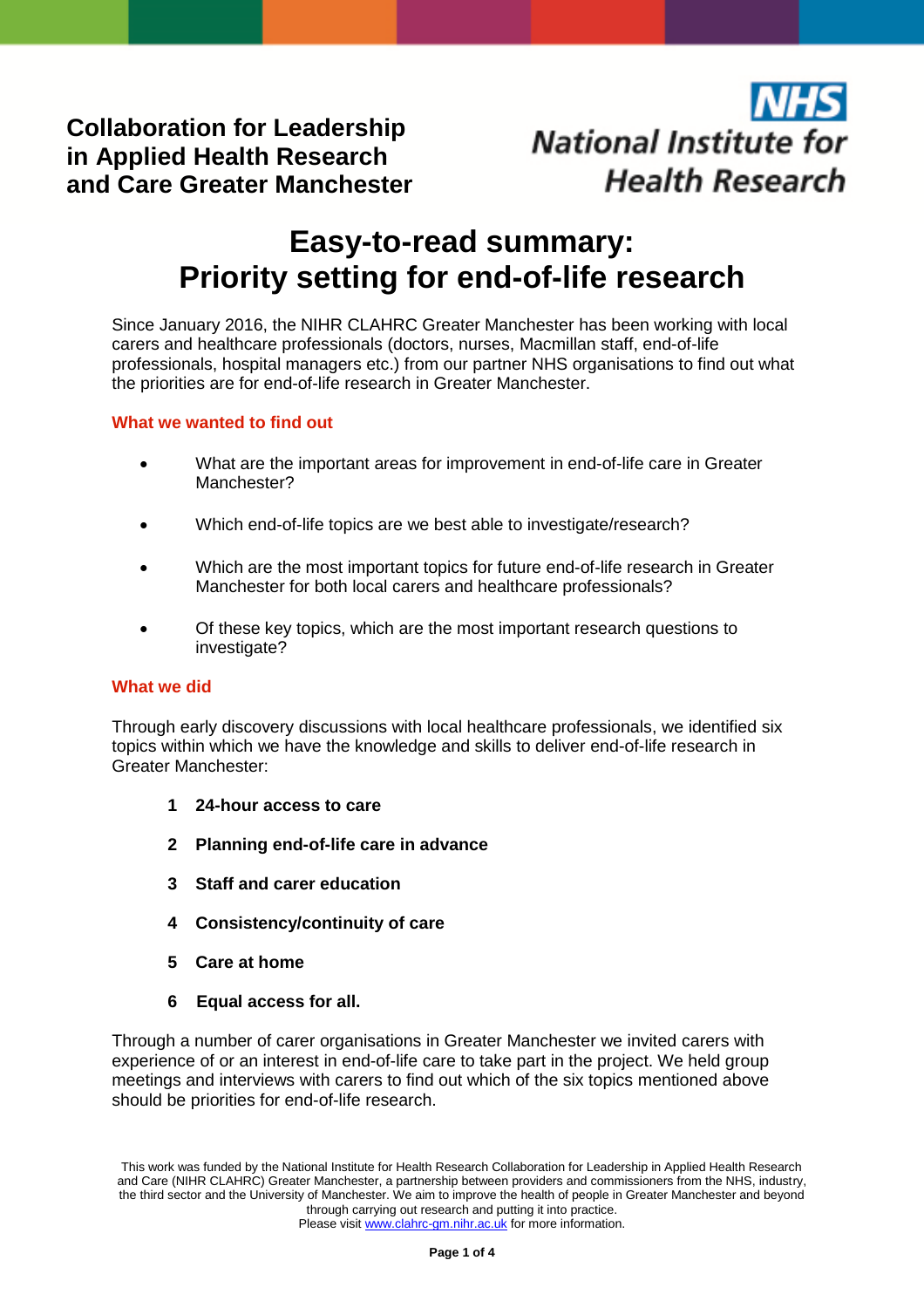We also invited healthcare professionals to take part in a half-day workshop to gather their perspectives on what the most important priority areas were.

We then compared the responses to see which were the most important topics overall and whether there were any differences or similarities between the carers' and healthcare professionals' views.

#### **Results**

#### **1. 24-hour access to care**

24-hour care and support was seen as very important by both groups as ultimately it could help to reduce carer/family strain as well as prevent crises and unplanned admissions to hospital.

There were concerns from carers that emotional and medical support was not available during the night and weekends. Having someone to provide *'holiday cover'* was also highlighted as important, as well as the need to have someone to contact for support and reassurance or professional medical advice ["j*ust be there when you need it*"].

#### **2. Planning end-of-life care in advance**

Planning of end-of-life care in advance was seen as important for helping patients to take control and to make decisions about their care, it also enables healthcare professionals to feel in control about the care they provide.

For carers, the importance of this planning centres on the need for healthcare professionals to have the difficult conversations as soon as possible ["*healthcare professionals need to approach difficult questions early*"].

Better knowledge of available services by the healthcare professionals and better communication between patients, carers and healthcare professionals would help to avoid crises in the home such as:

- (i) Unnecessary hospital admissions
- (ii) Poor transfers of care
- (iii) Unwanted treatments.

#### **3. Staff and carer education**

Education and training was seen as vital in ensuring that carers felt supported and empowered to carry out their caring role. Carers wanted to know what to expect when the patient was close to death and how to recognise that their loved one was dying [*"the carer and the family need to know, this is what happens when a person dies* [...] *and the practicalities of what that means*"].

Carers also felt that they wanted more information about the treatments being given, and upto-date information about the patient's condition, as well as guidance on how to give certain treatments and manual handling. Carers also stated the need for information to be shared in a timely fashion ["*it's about giving information and knowledge at the right time*"].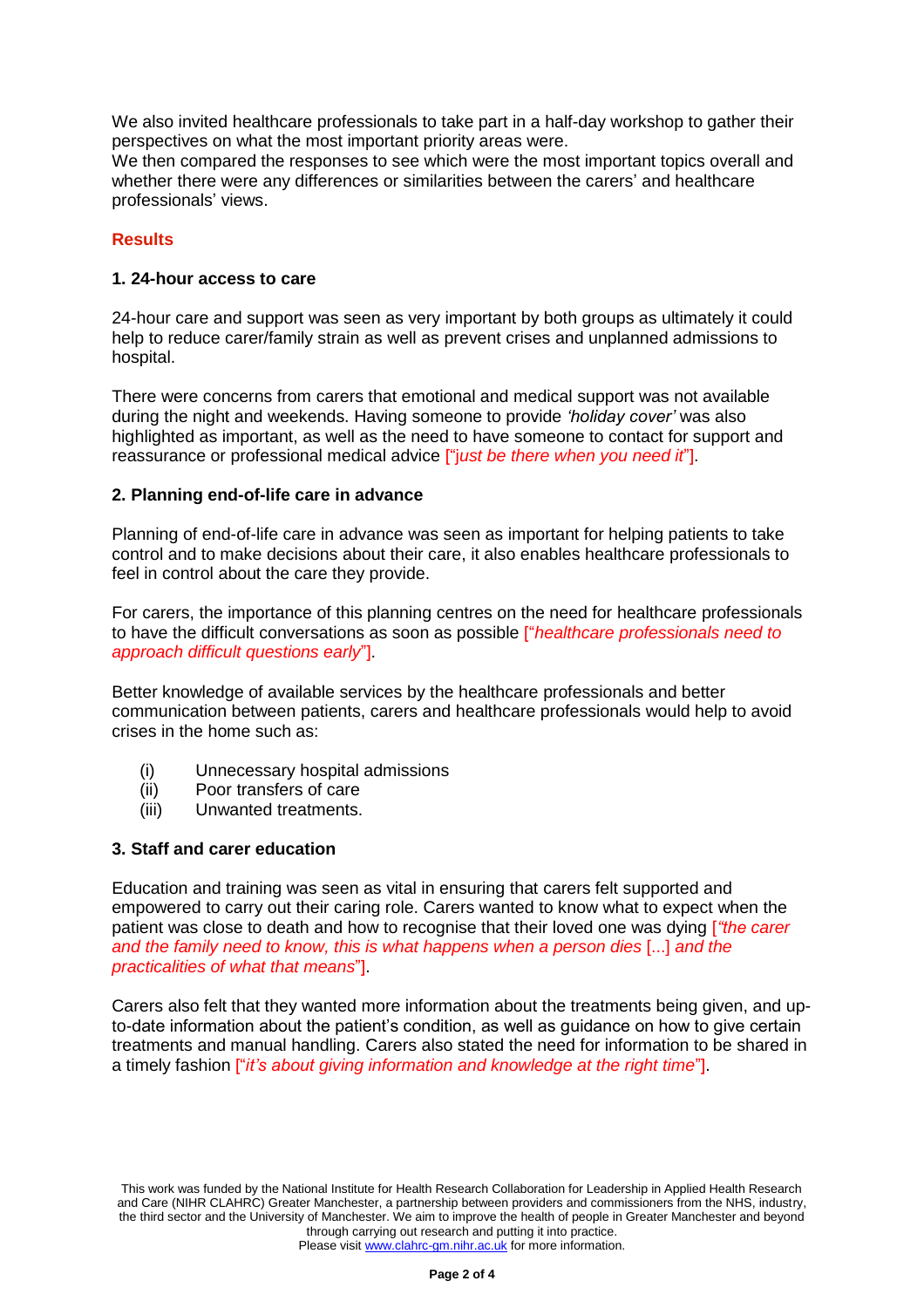Other areas mentioned were:

- Better training required for healthcare professionals ("*high quality compassionate staff are better than just quantity*")
- Better directing of carers to the right information and contacts required
- Improved bereavement preparation needed.

#### **4. Consistency/continuity of care**

The lack of continuity in hospital care was a big issue for carers. It was highlighted that having a key worker or named person to contact to help coordinate care would be beneficial, as there are often a lot of different staff delivering care for the patient and having to explain the same details repeatedly to different members of staff was viewed as a source of stress. It is important for GPs, nursing homes and all healthcare professionals to have up-to-date knowledge of the patient, their condition, their necessary treatments and how to administer them.

#### **5. Care at home**

This topic was important to carers with a particular focus on how to transition from social care to palliative care ["*how quickly will the end-of-life care kick in to ensure dignity and less stress on the family*?]. Another carer discussed how healthcare professionals could help with this decision-making, in particular if the person does not have the capacity to make that decision, as well as providing reassurance for the carer and patient *["somebody who can come in and say, you've done a really good job, it's better to go into a hospital now"].*

#### **6. Equal access for all**

This topic was mentioned throughout the discussion and was linked to a lot of the other topics. Healthcare professionals felt that there were differences in the timeliness of available services, how certain policies were used, how certain diagnoses were treated, how different areas were dealt with as well as cultural and spiritual influences.

Carers also highlighted that access to services and treatments for patients could be improved, as it currently varies by locality, for example with continuing healthcare and social care, which can have a big effect financially ["*I was having to fight for everything*"]. Other carers spoke about difficulties with decisions being made too late, and a lack of services for people with mental health issues or learning difficulties ["*there is no place for anybody with a learning disability to go, is there, at end-of-life*"]. The need for spiritual and emotional support and the impact of both of these factors was also highlighted by carers and healthcare professionals.

# **Conclusion**

Whilst we set out to find out which of our topics were the most important, it is clear that all six of these areas are key elements of end-of-life care and therefore must be key elements of end-of-life research.